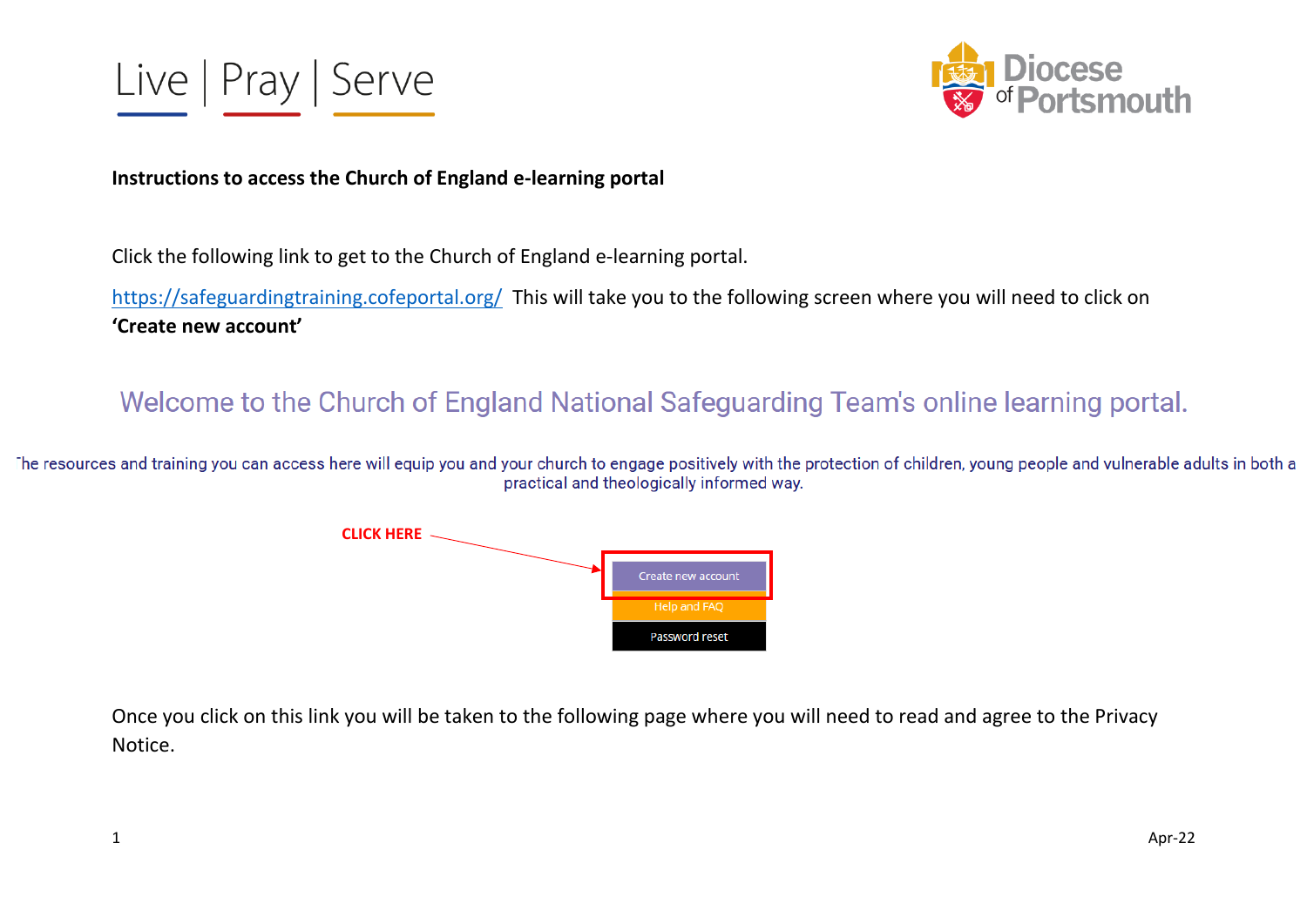



## **Safeguarding Training Privacy Policy**

Please read this Privacy Notice and click on the button at the bottom to continue onto the main site.

## Data Controller

Show/hide

1. Why we collect and use your personal data

Show/hide

2. The categories of data we collect (including cookies)

Show/hide

3. Details of the data collected and the lawful basis for using your information

Show/hide

4. Who we collect from or share your information with:

Show/hide

5. How long do we keep your information?

Show/hide

6. Your rights

Show/hide

7. Queries, complaints or concerns Show/hide

**CLICK HERE**

agree to the Safeguarding Training Privacy Policy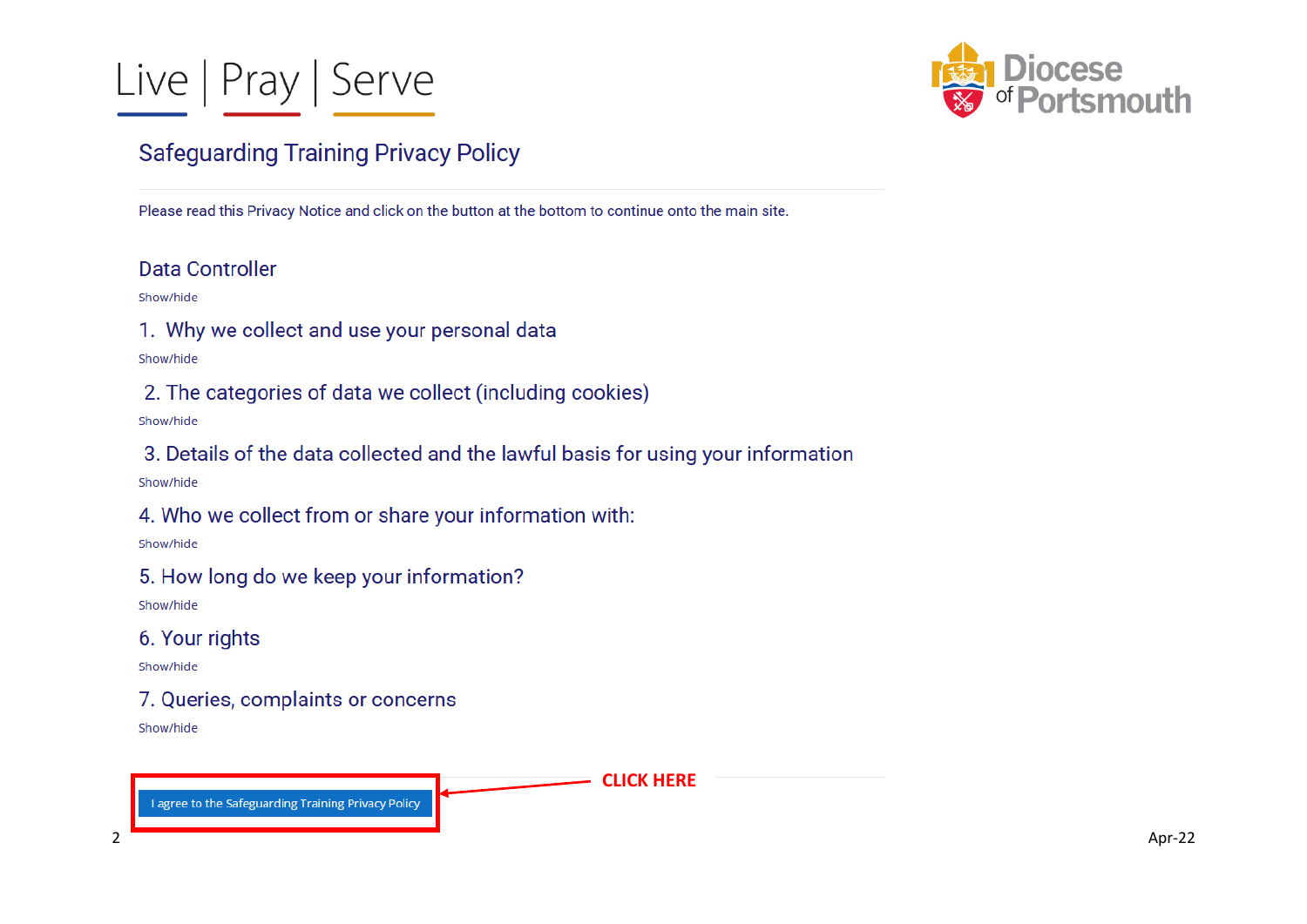



Fill in the following boxes as per the instructions and make sure that you keep a record of your username and password.

| <b>Safeguarding Training Portal</b>                                                                                                                                                                       |
|-----------------------------------------------------------------------------------------------------------------------------------------------------------------------------------------------------------|
| New account                                                                                                                                                                                               |
| Collapse all<br>* Choose your username and password.<br>The username can only contain alphanumeric lowercase characters (letters and/or numbers), underscore (_), hyphen (-), period (.) or at symbol (@) |
| Username<br>$\bf o$                                                                                                                                                                                       |
| Password<br>❶<br>The password must contain no spaces. It must have at least 8 characters, at least 1 digit(s), at least 1 lower case letter(s), at least 1 upper case letter(s)                           |
| $\sim$ More details                                                                                                                                                                                       |
| <b>Email address</b><br>$\bullet$                                                                                                                                                                         |
| Email (again)<br>⊕                                                                                                                                                                                        |
| First name<br>❶                                                                                                                                                                                           |
| Last name<br>ø                                                                                                                                                                                            |
| City/town                                                                                                                                                                                                 |
| Country<br>Select a country<br>÷                                                                                                                                                                          |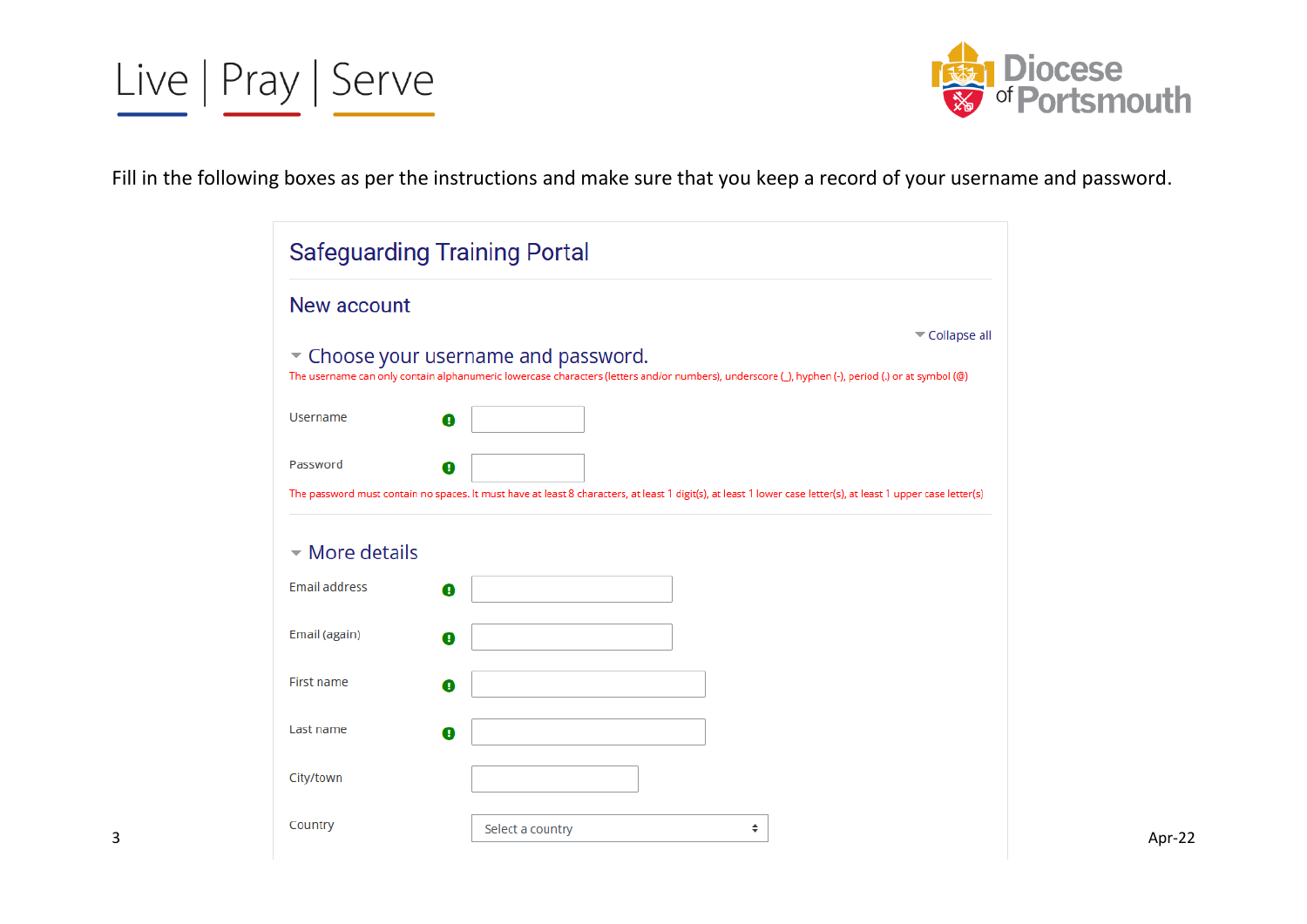



Please ensure that you fill in your area and parish name, ie Portsea, St Mary.

Diocese and TEI registration: If you are not part of a diocese or a training institution, please choose the options: 'Not part of...' from the lists below

| <b>Training Institution</b><br>❶                        | Not part of a Training Institution | ÷                                                                 |
|---------------------------------------------------------|------------------------------------|-------------------------------------------------------------------|
| <b>Diocese</b><br>❶                                     | Portsmouth                         | ÷                                                                 |
| My Church's Town/City and<br>Name (eg Leeds: St Peters) |                                    |                                                                   |
| Church Role                                             |                                    |                                                                   |
| <b>CLICK HERE</b>                                       | Create my new account<br>Cancel    | There are required fields in this form marked $\mathbf{\Theta}$ . |

Once you have completed this you will be able to login with your new account and choose a training course to complete.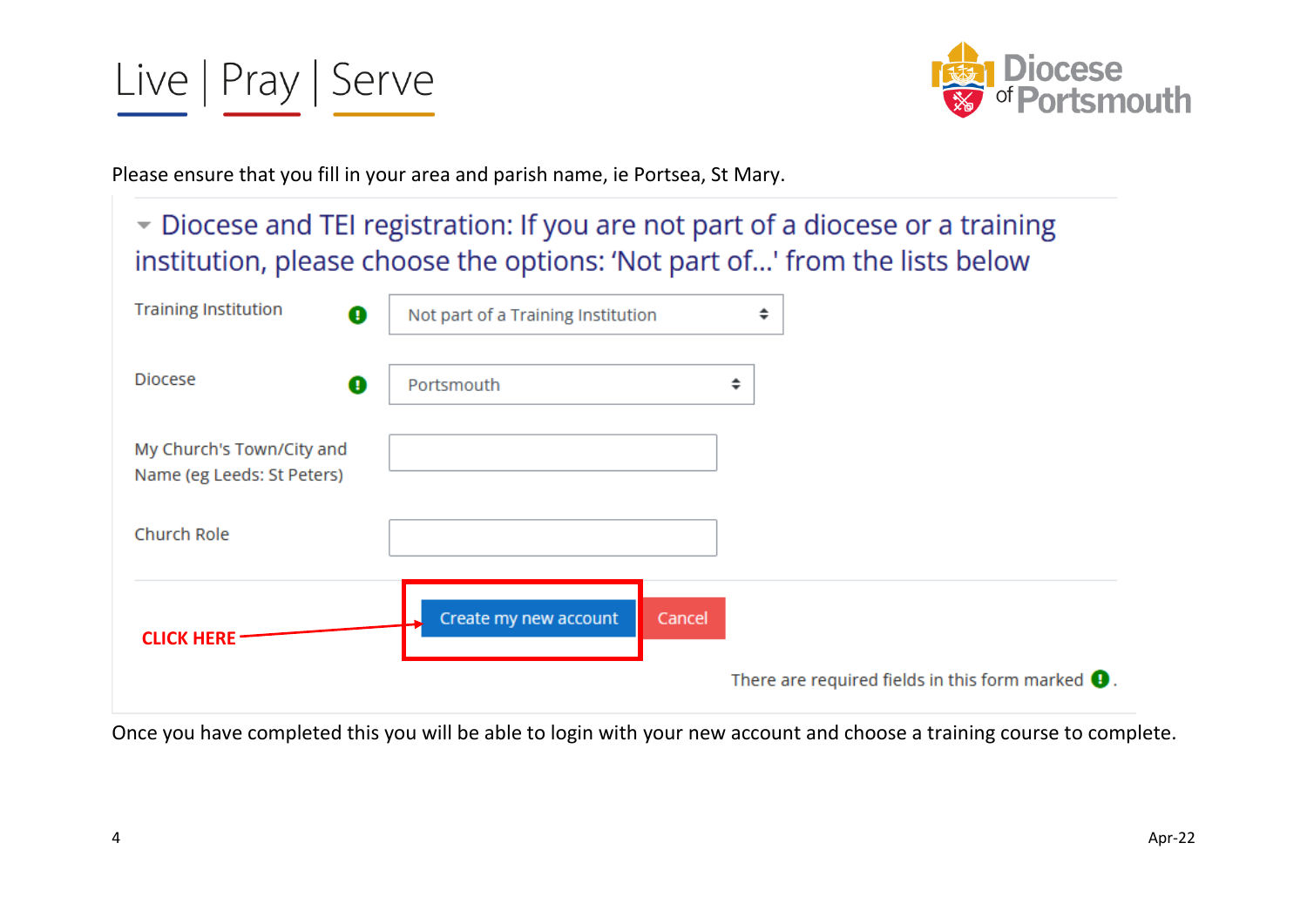



Click on 'All Courses to choose the training you need to complete.

## Welcome to the Church of England National Safeguarding Team's online learning portal.

The resources and training you can access here will equip you and your church to engage positively with the protection of children, young people and vulnerable adults in both a practical and theologically informed way.



### **CLICK HERE**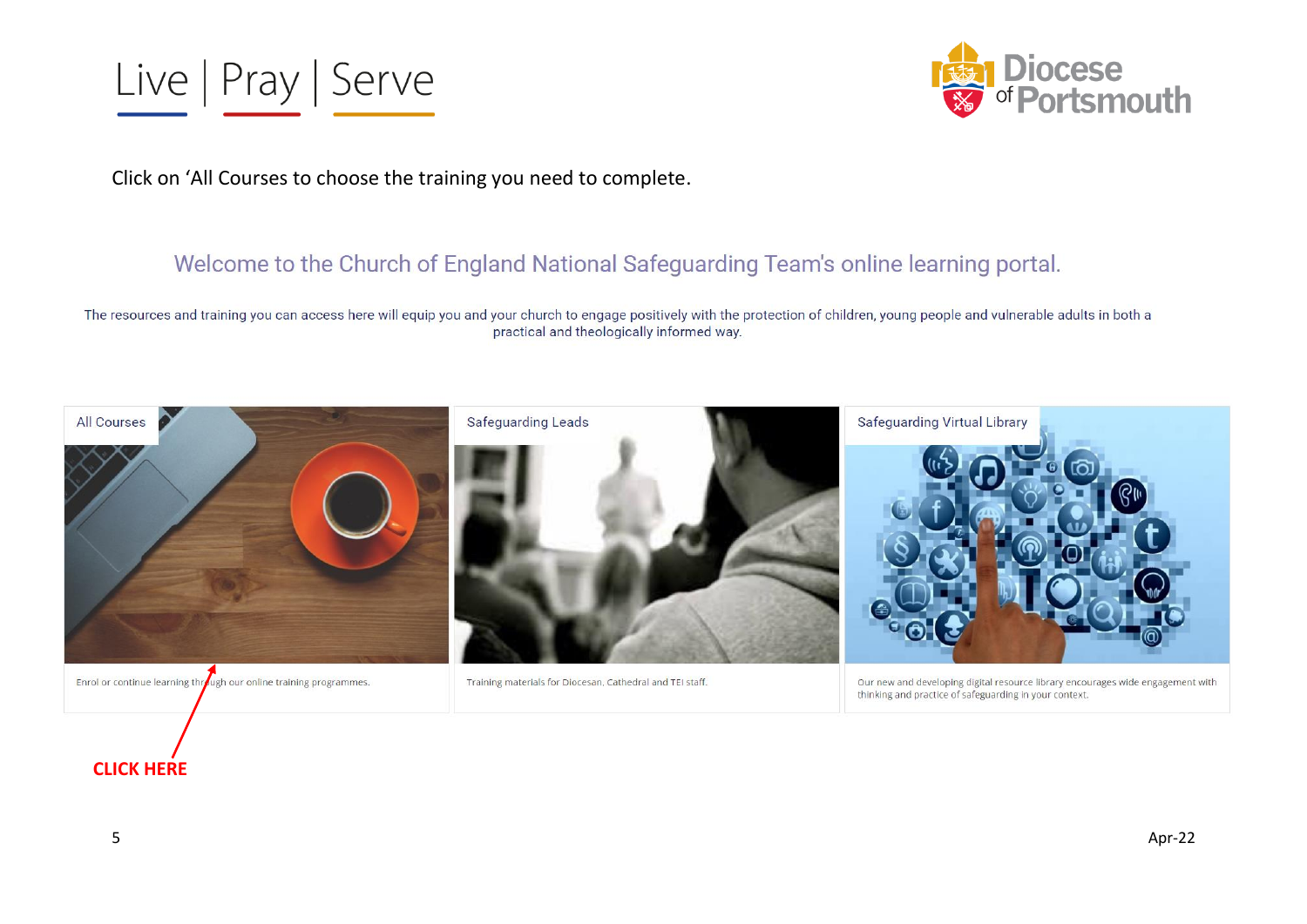



#### **Core Pathways**

Core safeguarding learning pathways have been developed as a modular programme which builds learning according to role. Therefore, these pathways should be completed in consecutive order until an individual has reached the required highest level of learning for their role.



For everyone within Church communities who need to have a basic awareness of safeguarding issues.

For those who hold positions of responsibility for the safeguarding of others within church settings.

If you are now required to complete Leadership training please go to <https://www.portsmouth.anglican.org/safeguarding/training/> and click on the Leadership tab to find dates for this training and book a place.